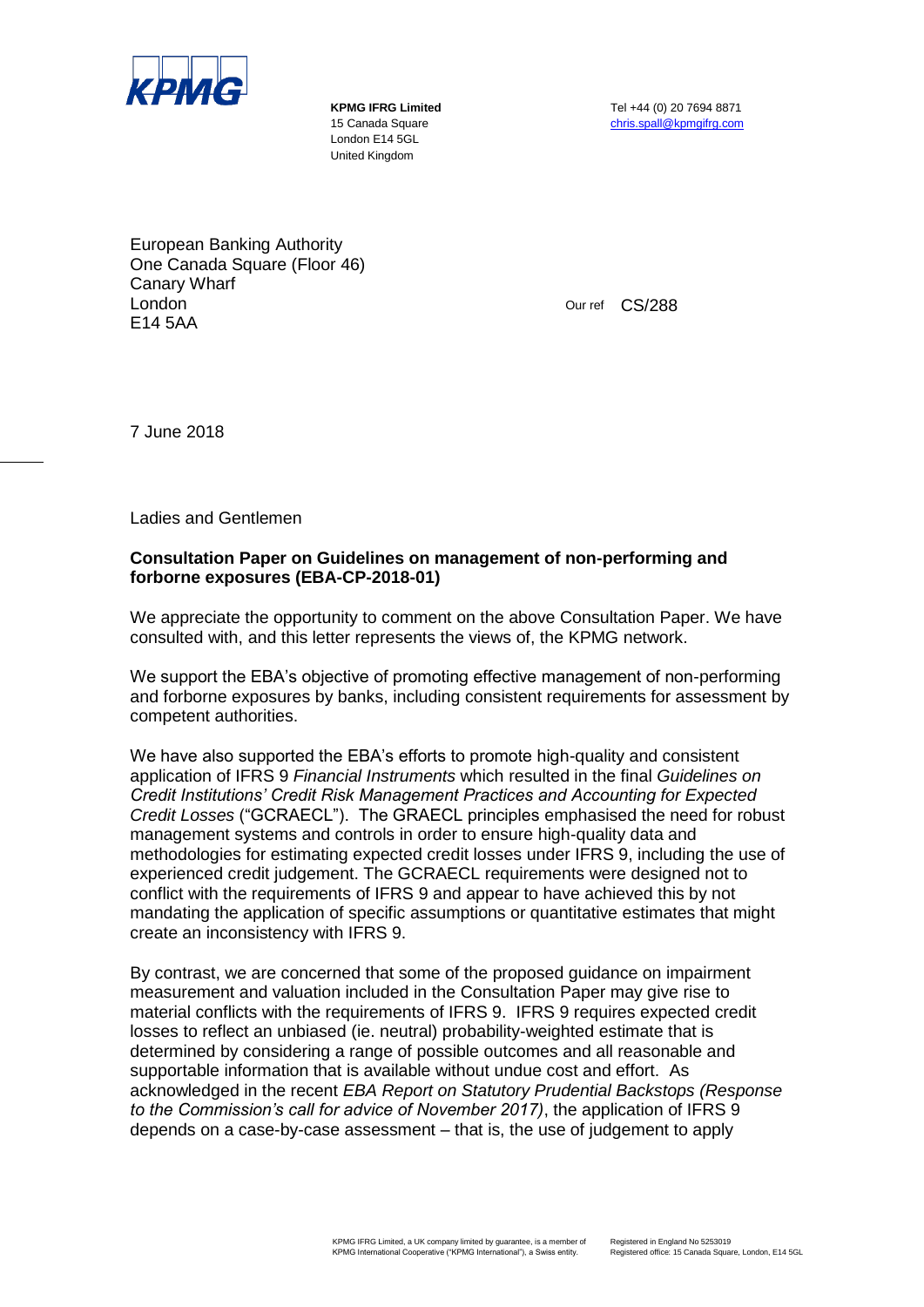

principles to the specific facts and circumstances. In a number of instances the Consultation Paper indicates the use of specific assumptions or techniques that, in the particular circumstances, may not align with the objective of IFRS 9 but might instead introduce bias. We detail these instances in the attached Appendix.

To avoid the risk of conflict between the final Guidelines and IFRS 9, we recommend that the EBA do either or both of the following:

- Clarify that the Guidelines represent supervisory guidance and expectations with a prudential objective and are not intended to override or supersede applicable accounting requirements stemming from EU or national law. Thus, where a bank applies IFRS in accordance with applicable laws, the bank should comply with IFRS as endorsed by those laws for the purposes of its statutory financial reporting. The Guidelines might then address how a supervisor should deal with any difference between impairments recognised for accounting purposes under IFRS and any more conservative treatment indicated by the Guidelines for prudential purposes. This would be similar to the approach taken by the European Central Bank in its 2017 *Guidance to banks on non-performing loans*. In addition, the European Commission *Consultation Document: Statutory Prudential Backstops Addressing Insufficient Provisioning For Newly Originated Loans That Turn Nonperforming*, the *EBA Report on Statutory Prudential Backstops* and the ECB's 2018 *Addendum to the ECB Guidance to banks on non-performing loans: supervisory expectations for prudential provisioning of non-performing exposures* all illustrate how guidance for banks can be framed as a requirement for additional provisions and write-offs to be recognised for prudential purposes (but not accounting purposes) if those recognised under the applicable accounting framework are not considered enough to meet prudential objectives.
- Modify the specific elements highlighted in Appendix 1 to remove any actual or potential inconsistency.

Please contact Chris Spall +44 (0)20 7694 8871 if you wish to discuss any of the issues raised in this letter.

Yours faithfully

KPMG IFRG Limited

KPMG IFRG Limited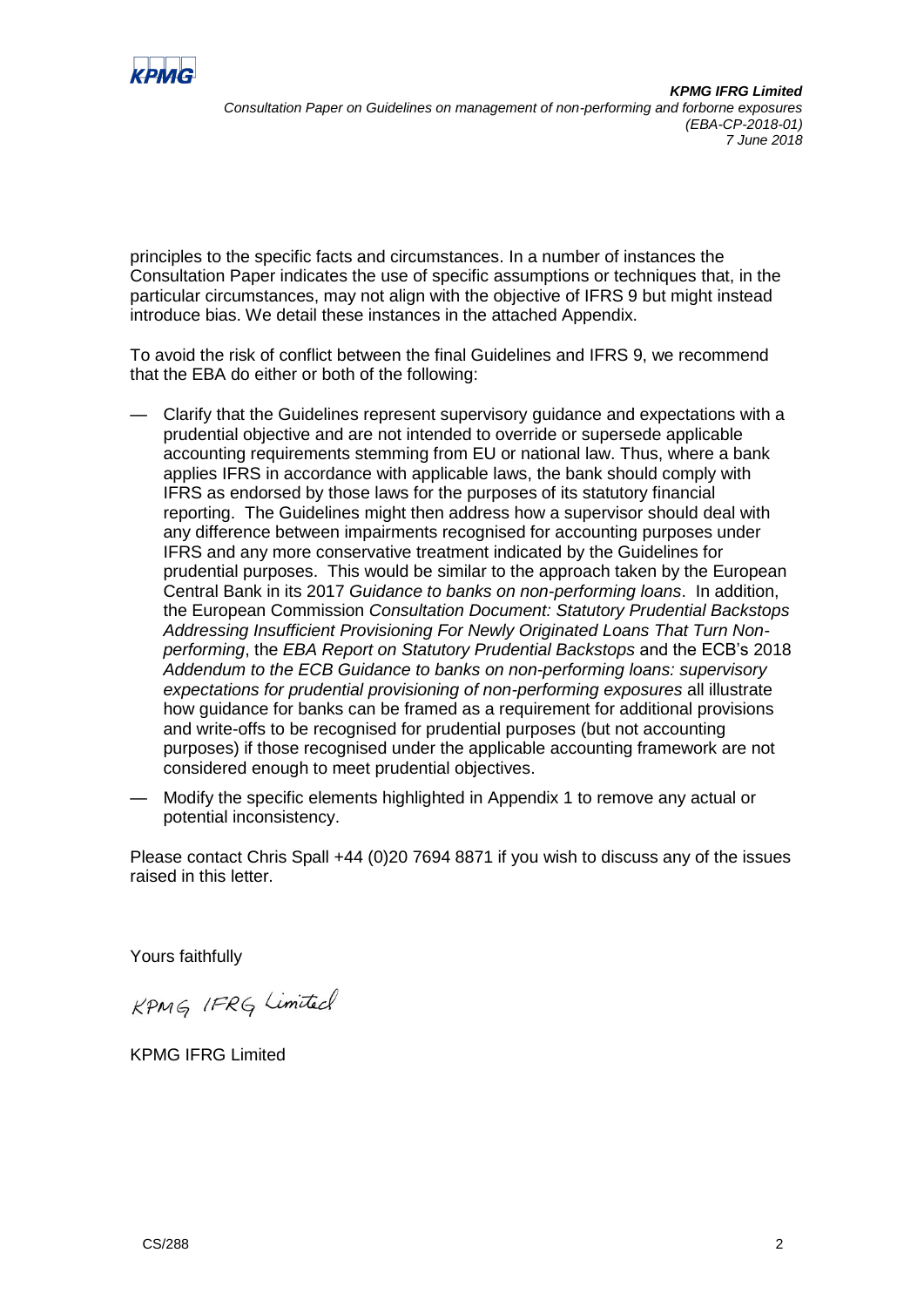

# **Appendix – Detailed comments**

The Appendix includes our detailed comments with respect to specific areas of the Consultation Paper where there is a risk of conflict with the requirements of IFRS 9. The Appendix should be read in conjunction with the comments in the covering letter.

### *Chapter 8.2 Estimating future cash flows*

Paragraph 184 states that application of a going concern approach is dependent on and should reflect reliable estimates of the future operating cash flows of the borrower and suggests that the gone concern approach should be considered if there is a significant degree of uncertainty about estimating future cash flows. The terms "reliable" and "reliably" are used at other points in this chapter. It is unclear what the term "reliable" is precisely intended to communicate. Predictions about the future are always subject to uncertainty and this will often be significant at the individual exposure level, especially if the exposure is non-performing. Rather than using the term "reliable", IFRS 9 instead requires that estimates of expected credit losses are based on reasonable and supportable information that is available without undue cost and effort at the reporting date. We recommend that the terms "reliable" and "reliably" be eliminated from the guidance on measurement included in the Guidelines and that the language is instead conformed to that in IFRS 9.

Whereas paragraph 173 states that expected cash flows take into consideration the probabilities of different realisation approaches (ie. workout, sale of collateral, sale of exposure), we recommend that the guidance also remind banks that they may need to consider, on a probability-weighted basis, the range of possible outcomes within each realisation approach (eg. an active workout could result in a multiplicity of different outcomes and a single "best estimate" might not reasonably reflect the objective of IFRS 9 because there could be a significant probability of recovering much less than this "best estimate").

### *Chapter 8.2.1 Estimation of operating cash flows under a going concern scenario*

Paragraph 176(b) states that when projections assume a growth rate, a steady or declining growth rate over a growth period should be used, and afterwards steady cash flows. We agree that scepticism should be applied in determining whether projections of positive growth in cash flows are reasonable and supportable. However, we do not think that such a one-size-fits-all rule of thumb as that expressed in paragraph 176(b) is appropriate for all circumstances. Depending on the circumstances: growth rates might increase before declining; growth rates might turn and remain negative rather than there being steady cash flows; and/or cash flows into the future might be assumed to increase in line with inflation.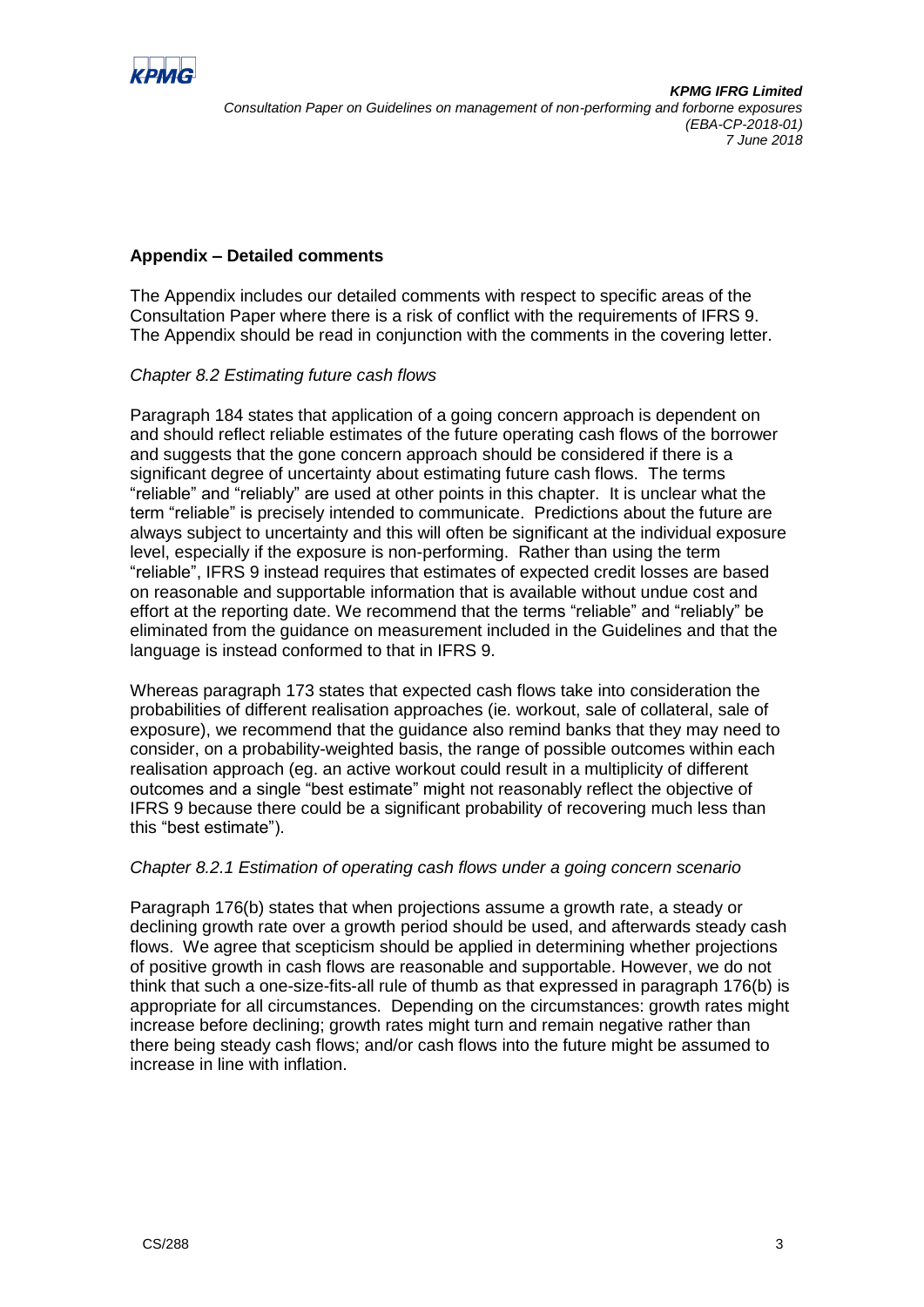

# *Chapter 8.3 Loss allowances for financial guarantee contracts and loan commitments given*

Paragraph 180 refers to determining the "most likely drawn exposure" of off-balance sheet items. It is unclear why this phrase is used since IFRS 9 requires expected credit losses to be measured on a probability-weighted basis and for these items there may be a strong correlation between the degree of utilisation of a facility and both the probability of default (if relevant) and the loss given default.

See comments above on use of the word "reliable."

## *Chapter 8.5 NPE impairment and write-off*

Paragraphs 185(a) and (c) refer to write-offs when an exposure is deemed unrecoverable or there is reasonable financial evidence that the borrower is unable to repay the full amount. This terminology differs from the criterion required by IFRS 9 (ie. no reasonable expectations of recovering the contractual cash flows on a financial asset in its entirety or a portion thereof). We recommend that these paragraphs are amended to conform with IFRS 9.

## *Chapter 9.3.2 Expected future cash flows*

See comments above on use of the word "reliable."

## *Chapter 9.4 Further considerations on estimating cash flows from property collateral liquidation*

The guidance in paragraph 238 appears to be both internally inconsistent and potentially inconsistent with the requirements of IFRS 9. Sub-paragraph (a) states the time to disposal should take into account expected market conditions but subparagraph (b) states that an improvement on current market conditions is not taken into account when estimating the price at disposal. Sub-paragraph (b) states that the estimated price should not be more optimistic "than projections produced by international organisations … and therefore does not assume an improvement on the current market conditions." The logic and meaning of this is not clear since "international organisations" may be projecting an improvement in prices compared to current market conditions. Also, it is unclear who or what these "international organisations" might be and why their projections should be used in preference to those of other organisations, such as national organisations who might have greater knowledge of the local market. We recommend that this paragraph is redrafted to conform with IFRS 9, in particular: